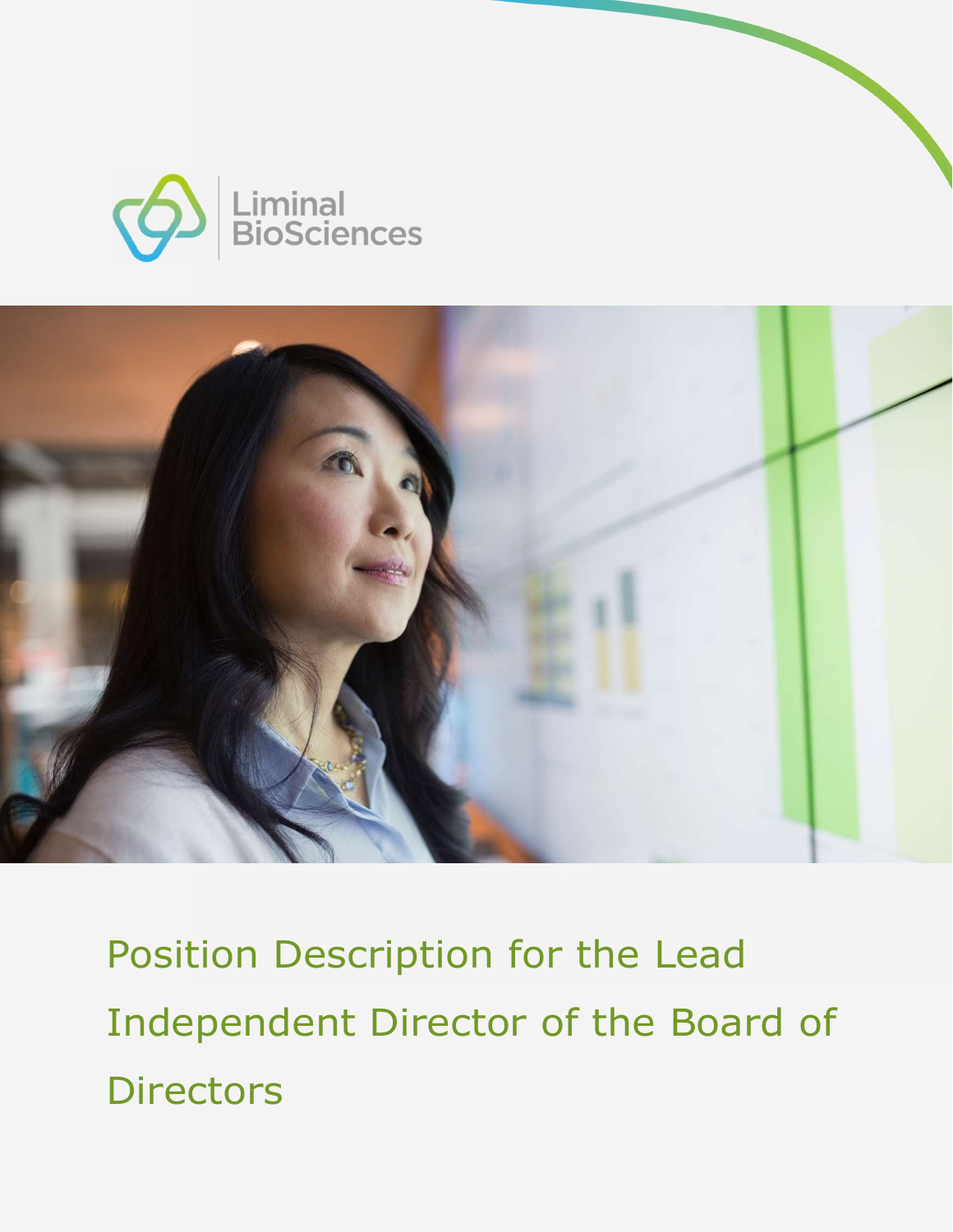

# Position Description for the Lead Independent Director of the Board of **Directors**

### Role

The Lead Independent Director works collaboratively with the Chair of the Board of Directors (the "Board") of Liminal BioSciences Inc. (the "Company") and the Chief Executive Officer with respect to the Board governance and process. The primary role of the Lead Independent Director is to ensure the Board functions with appropriate independence. The Lead Independent Director coordinates the activities of the other independent Directors and performs such duties and responsibilities as the Board may determine.

To facilitate the role of the Lead Independent Director and the performance of his/her duties, the Lead Independent Director shall serve as a chair of the HR and Corporate Governance Committee.

# Independence and Election

The Lead Independent Director must be fully independent. In each year that the Chair is not an independent director within the meaning of independence as described in section 1.4 of National Instrument 52-110 – Audit Committees, the Board will elect a Lead Independent Director among its members who have been determined to be independent.

## Responsibilities

The Lead Independent Director will:

1. chair all meetings and in-camera sessions of the independent directors and act as principal liaison between the independent directors and the Chair and the Chief